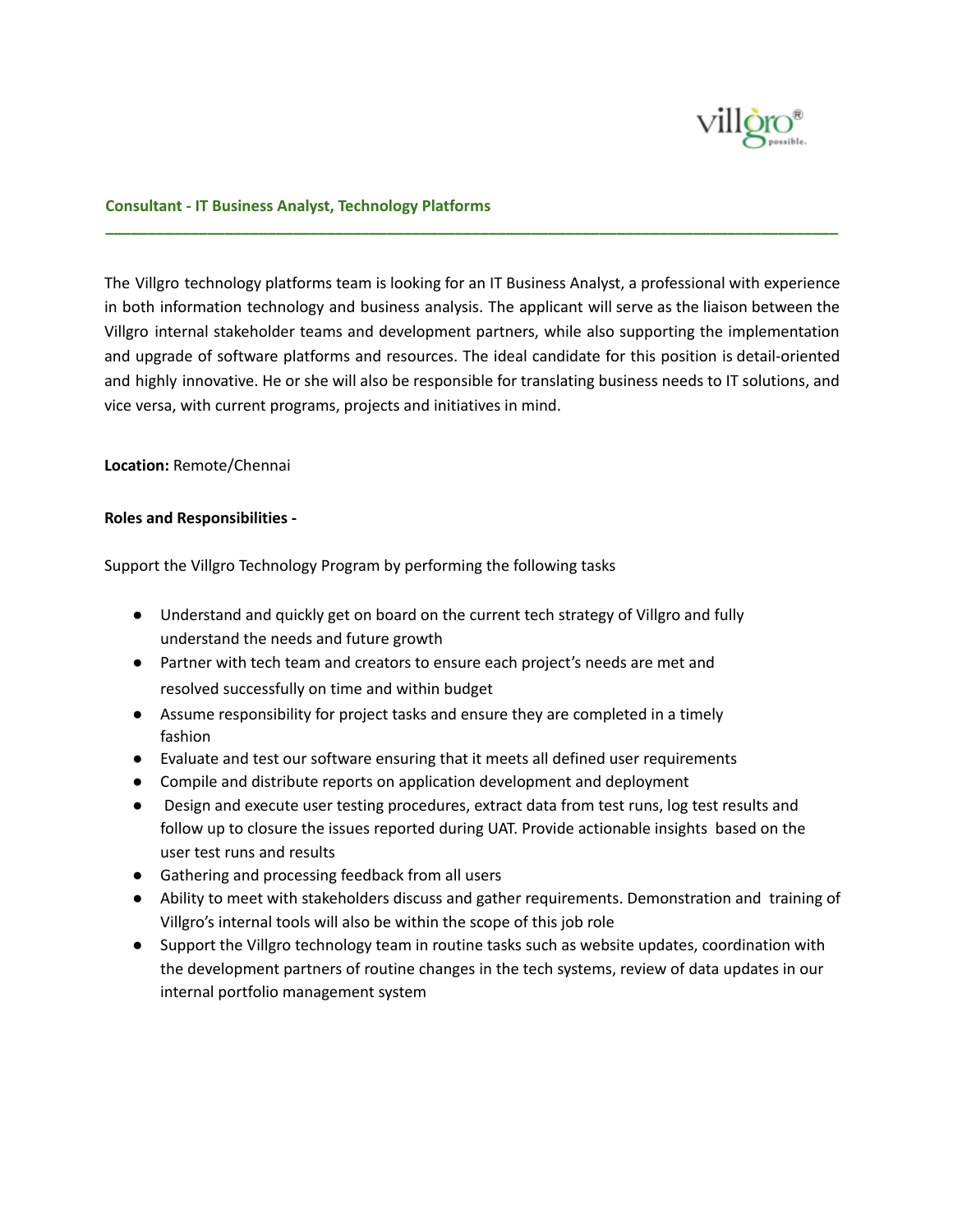# **The Ideal candidate-**

- Bachelor's Degree in Software Development, Computer Engineering, Project Management or related field
- 2+ years' experience in a business analyst's position related to information technology
- 3+ years' experience in technology development and deployment
- Experience with PHP, MySQL, Wordpress.
- Has a background of working in the software development/ maintenance environmentand is aware of all the processes and phases of the SDLC as well as with Agile processes
- Is proficient in MS Excel/Google Sheets and MS Word
- Possesses excellent attention to detail and a strong work ethic, excellent communication skills
- Has strong analytical and organizational skills and is comfortable working across different data sets
- Good to have skills are
	- Experience with technology product management
	- Experience with AWS

**Duration of contract:** 6 months, and may be extended depending on the performance and the workload post the first 6 months

**Preferred Start Date:** Immediate

**Stipend:** INR 50,000

**How to apply**: Fill in Villgro's Centralized Application Form.

Villgro alumni have gone on to found social businesses, study at Ivy League and Indian B Schools and public policy institutes, but most importantly - they have become voices of change. We are committed to providing the same exposure, learnings and experiences to help you shape your next big career move. Most of these will begin with some chai-coffee on our beautiful office terrace in Bangalore, or at the heart of startup hustle at the IIT Madras Research Park in Chennai.

But remember, these are just the contours of the role as we have envisaged it. We would love to have you expand its boundaries and take on more.

Apply to this role by **[Filling](https://docs.google.com/forms/d/e/1FAIpQLSfLQb8v34NWZuJG10T7Td-21j7cQw20z6naEPeScYUOKf718w/viewform) this Form**.

We look forward to hearing from you!

### **Meanwhile, a little bit more about us:**

Villgro is India's oldest and one of the world's largest social enterprise incubators. Villgro creates impactful, innovative, and successful enterprises in Health, Agribusiness, and Climate Action. Since 2001, Villgro has supported 323 social enterprises that have raised over INR 4,388 million in investments, to create 4922 jobs and impact over 20 million lives Villgro was recognised as the "Top Incubator" in India by Invest India (DPIIT, GoI) in 2020.

Villgro fosters an open culture where each member is encouraged to express his/her/their views and opinions. We are a small, but highly committed team of 30 and we thrive on collaboration. We are an equal